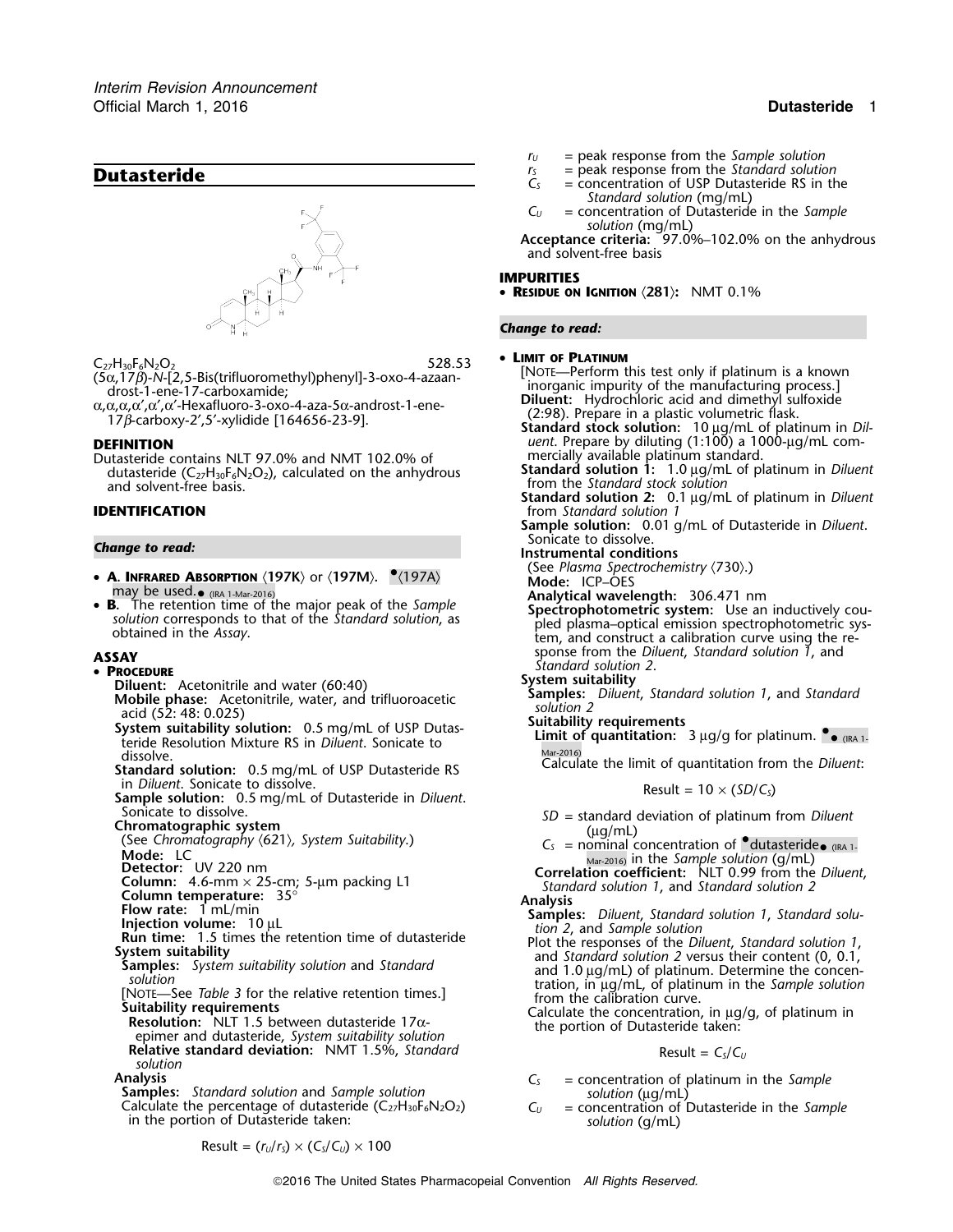**Acceptance criteria:** NMT 5  $\mu$ g/g **Table 2 Table 2 Table 2** • LIMIT OF RESIDUAL SOLVENTS

- **Standard stock solution:** 5 mg/mL each of acetonitrile, ethyl acetate, pyridine, toluene, dioxane, and *n*-<br>heptane in dimethyl sulfoxide<br>**Standard solution:** 10  $\mu$ g/mL each of acetonitrile,
	- ethyl acetate, pyridine, toluene, dioxane, and *n*-heptane in dimethyl sulfoxide from the *Standard stock* solution *solution n***-Heptane 1 0.85 0.5** 0.5
- **Sample solution:** 10 mg/mL of Dutasteride in dimethyl sulfoxide<br>sulfoxide<br>Chromatographic system
- 

(See *Chromatography* 〈621〉*, System Suitability*.) **Mode:** GC

**Detector:** Flame ionization **Change to read:** 

**Column:** 0.32-mm × 30-m; capillary coated with 5-µm film of G1 • **ORGANIC IMPURITIES, PROCEDURE <sup>1</sup>**

**Column:** See *Table 1*.

| <b>Initial</b><br>Tempera-<br>ture | Tempera-<br>ture<br>Ramp<br>(°/min) | Final<br>Tempera-<br>ture | <b>Hold Time</b><br>at<br><b>Final Tem-</b><br>perature<br>(min) | <b>SUILADINLY TEGUN ENTERIES</b><br><b>Resolution:</b> NLT 1.5 between dutasteric<br>epimer and dutasteride<br><b>Analysis</b><br><b>Sample:</b> Sample solution<br>Calculate the percentage of each impurity |
|------------------------------------|-------------------------------------|---------------------------|------------------------------------------------------------------|---------------------------------------------------------------------------------------------------------------------------------------------------------------------------------------------------------------|
| 50                                 |                                     | 50                        |                                                                  | tion of Dutasteride taken:                                                                                                                                                                                    |
| 50                                 |                                     | 200                       |                                                                  |                                                                                                                                                                                                               |
|                                    |                                     |                           |                                                                  | Result = $(r_U/r_T) \times (1/F) \times 100$                                                                                                                                                                  |

**Carrier gas:** Helium

**Split flow:** 10 mL/min **solution solution Septum purge:**  $2 \text{ mL/min}$ <br> **Septum purge:**  $2 \text{ mL/min}$ <br> **Injector type:** Headspace<br> **Injector type:** Headspace **Injector type:** Headspace **solution**<br> **Sample volume:** 2 mL **Temperatures Acceptance criteria:** See *Table 3*. **Sample:** 85° **Needle:** 100° •**Thermostating:** 15 min<br>System suitability **Sample:** Standard solution Suitability requirements **Resolution:** NLT 1.2 between *n*-heptane and diox-

$$
Result = (r_U/r_S) \times (C_S/C_U) \times 100
$$

- $r_U$  = peak response of each solvent from the Sample solution<br>a  $(5\alpha, 17\beta)$ -3-Oxo-4-azaandrost-1-ene-17-carboxylic acid.
- $r<sub>S</sub>$  = peak response of each solvent from the *Standard solution*
- $C<sub>S</sub>$  = concentration of each solvent in the *Standard* solution (mg/mL)
- $C_U$  = concentration of Dutasteride in the *Sample* diene-17-carboxamide. *solution* (mg/mL) for a solution of  $\mathbf{f}$

**Acceptance criteria:** See *Table 2*. drostane-17-carboxamide.

| L |  |
|---|--|
|   |  |

| <b>Name</b>   | <b>Relative</b><br><b>Retention</b><br>Time | Acceptance<br>Criteria,<br>NMT $(%)$ |
|---------------|---------------------------------------------|--------------------------------------|
| Acetonitrile  | 0.30                                        | 0.3                                  |
| Ethyl acetate | 0.60                                        | 0.2                                  |
| Dioxane       | 0.83                                        | 0.1                                  |
| $n$ -Heptane  | 0.85                                        | 0.5                                  |
| Pyridine      | 0.92                                        | 0.2                                  |
| Toluene       |                                             | 0.2                                  |

**Insperatures Pemperatures Permetures Permetures Diluent, Mobile phase, System suitability solution, and Chromatograph <b>Permeture in the continuum of the continuum** of  $\frac{1}{2}$  (is  $\frac{1}{2}$  (is  $\frac{1}{2}$  ample so  $\bullet$  (IRA 1-Mar-2016) Sample solution, and Chromatographic **System:** Proceed as directed in the *Assay*.<br>System suitability

**Sample:** *System suitability solution*

**Table 1 Table 1 Hold Time Example 1 Hold Time Hold Time Example 1 Hold Time Resolution:** NLT 1.5 between dutasteride 17α-

**Initial Tempera- Final at** epimer and dutasteride

**Sample:** *Sample solution*<br>Calculate the percentage of each impurity in the portion of Dutasteride taken:

$$
Result = (r_U/r_T) \times (1/P) \times 100
$$

**Flow rate:** Head pressure at 12 psi *r* and *r* and *r* and *r* area for each impurity from the *Sample* 

.**Table 3**

 $=$  relative response factor (see *Table 3*)

|                                                                                                                    |                                                  |                                             | .                                            |                                                  |
|--------------------------------------------------------------------------------------------------------------------|--------------------------------------------------|---------------------------------------------|----------------------------------------------|--------------------------------------------------|
| <b>Transfer line:</b> $110^\circ$<br>Times<br><b>Equilibration:</b> 1 min<br>Thermostating: 15 min                 | <b>Name</b>                                      | <b>Relative</b><br><b>Retention</b><br>Time | <b>Relative</b><br><b>Response</b><br>Factor | <b>Acceptance</b><br>Criteria,<br><b>NMT</b> (%) |
| stem suitability                                                                                                   | Dutasteride acid <sup>a</sup>                    | 0.10                                        | 1.0                                          | 0.2                                              |
| ample: Standard solution<br>uitability requirements                                                                | <b>Dutasteride</b><br>dimethylamide <sup>b</sup> | 0.11                                        | 1.4                                          | 0.2                                              |
| Resolution: NLT 1.2 between <i>n</i> -heptane and diox-<br>ane peaks                                               | Dutasteride<br>methyl ester <sup>c</sup>         | 0.28                                        | 1.0                                          | 0.15                                             |
| Relative standard deviation: NMT 5% for each<br>solvent                                                            | Dutasteride ethyl<br>ester <sup>d</sup>          | 0.39                                        | 1.0                                          | 0.2                                              |
| alysis<br>amples: Standard solution and Sample solution<br>calculate the percentage of each solvent in the portion | Dutasteride $17\alpha$ -<br>5-ene $^{\rm e}$     | 0.90                                        | 1.0                                          | 0.2                                              |
| of Dutasteride taken:                                                                                              | Dutasteride $17\alpha$ -<br>epimer               | 0.93                                        | 1.0                                          | 0.3                                              |
| Result = $(r_U/r_s) \times (C_s/C_u) \times 100$                                                                   | <b>Dutasteride</b>                               | 1.00                                        |                                              |                                                  |
| $=$ peak response of each solvent from the                                                                         | Chlorodutaster-<br>idef                          | 1.15                                        | 0.33                                         | 0.4                                              |

<sup>b</sup> (5α,17β)-N,N-Dimethyl-3-oxo-4-azaandrost-1-ene-17-carboxamide.<br><sup>c</sup> Methyl (5α,17β)-3-oxo-4-azaandrost-1-ene-17-carboxylate.

<sup>d</sup> Ethyl (5α,17β)-3-oxo-4-azaandrost-1-ene-17-carboxylate.<br><sup>e</sup> (17α)-N-[2,5-Bis(trifluoromethyl)phenyl]-3-oxo-4-azaandrost-1,5(6)-

. (1<sup>α</sup>,5α,17β)-*N*-[2,5-Bis(trifluoromethyl)phenyl]-1-chloro-3-oxo-4-azaan-

g. (17β)-*N*-[2,5-Bis(trifluoromethyl)phenyl]-3-oxo-4-azaandrost-1,5(6) diene-17-carboxamide.